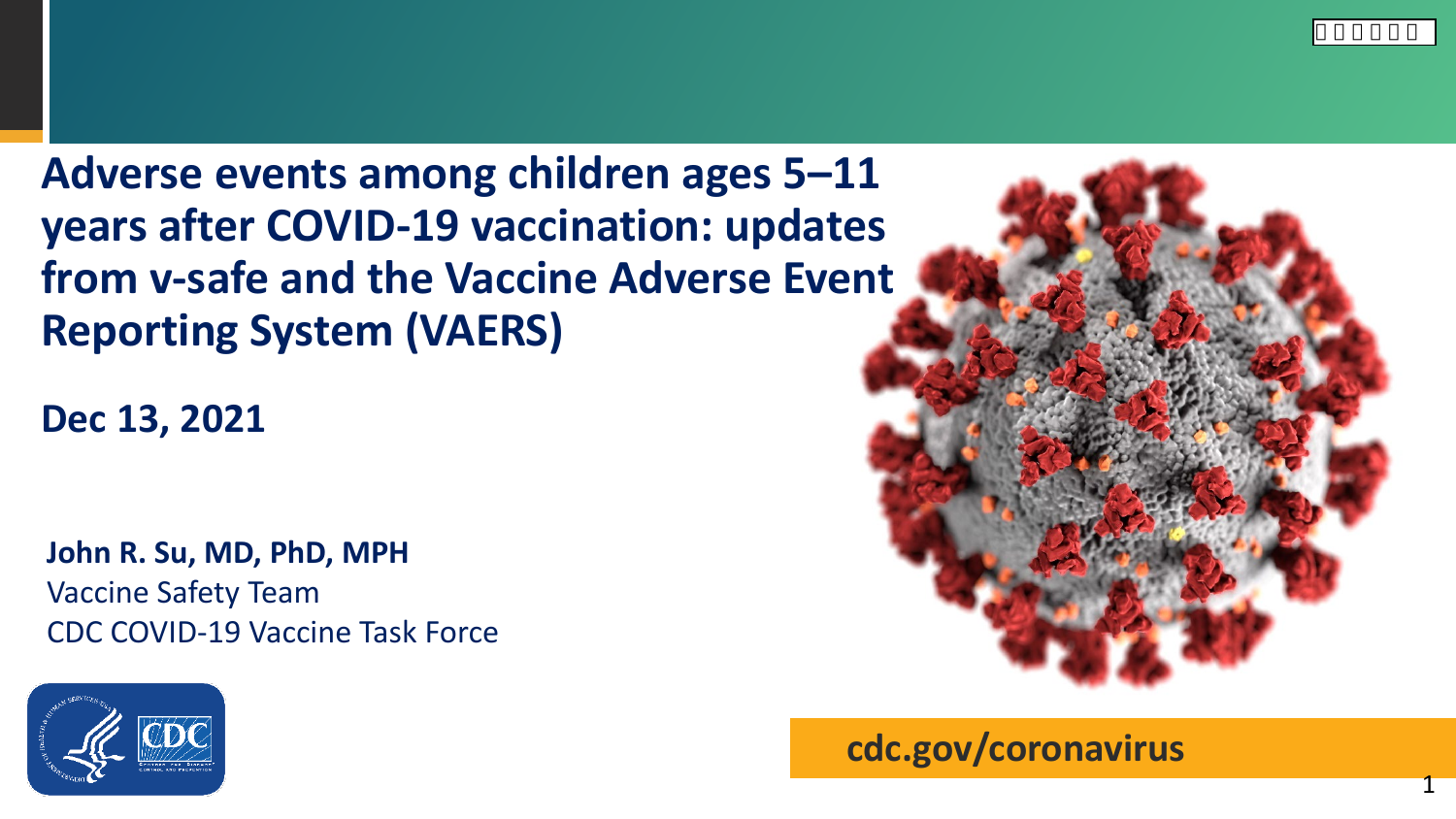### **Data from v-safe**

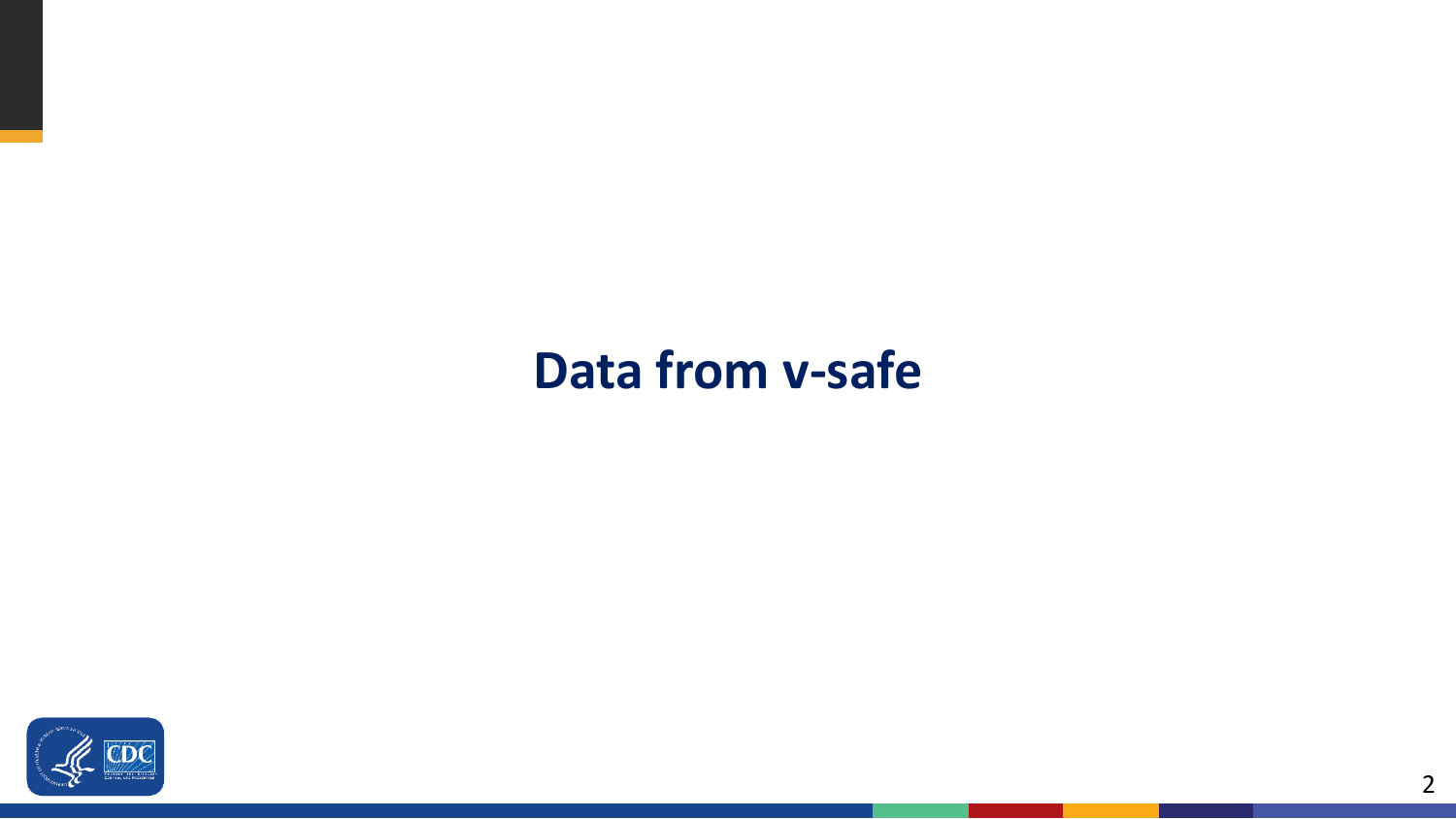# **Active safety monitoring for COVID-19 vaccines**

**v-safe** is a voluntary, CDC smart phone-based monitoring program for COVID-19 vaccine safety in the U.S.

- Uses text messaging and web surveys to check in with vaccine recipients after vaccination
- Can register at any time: after first or subsequent doses
- Solicits participants' reports on how they feel after COVID-19 vaccination
	- Local injection site reactions (i.e., pain, redness, swelling)
	- Systemic reactions (i.e., fatigue, headache, joint pain)
	- Health impacts (unable to perform normal daily activities, missed school or work, or received care)



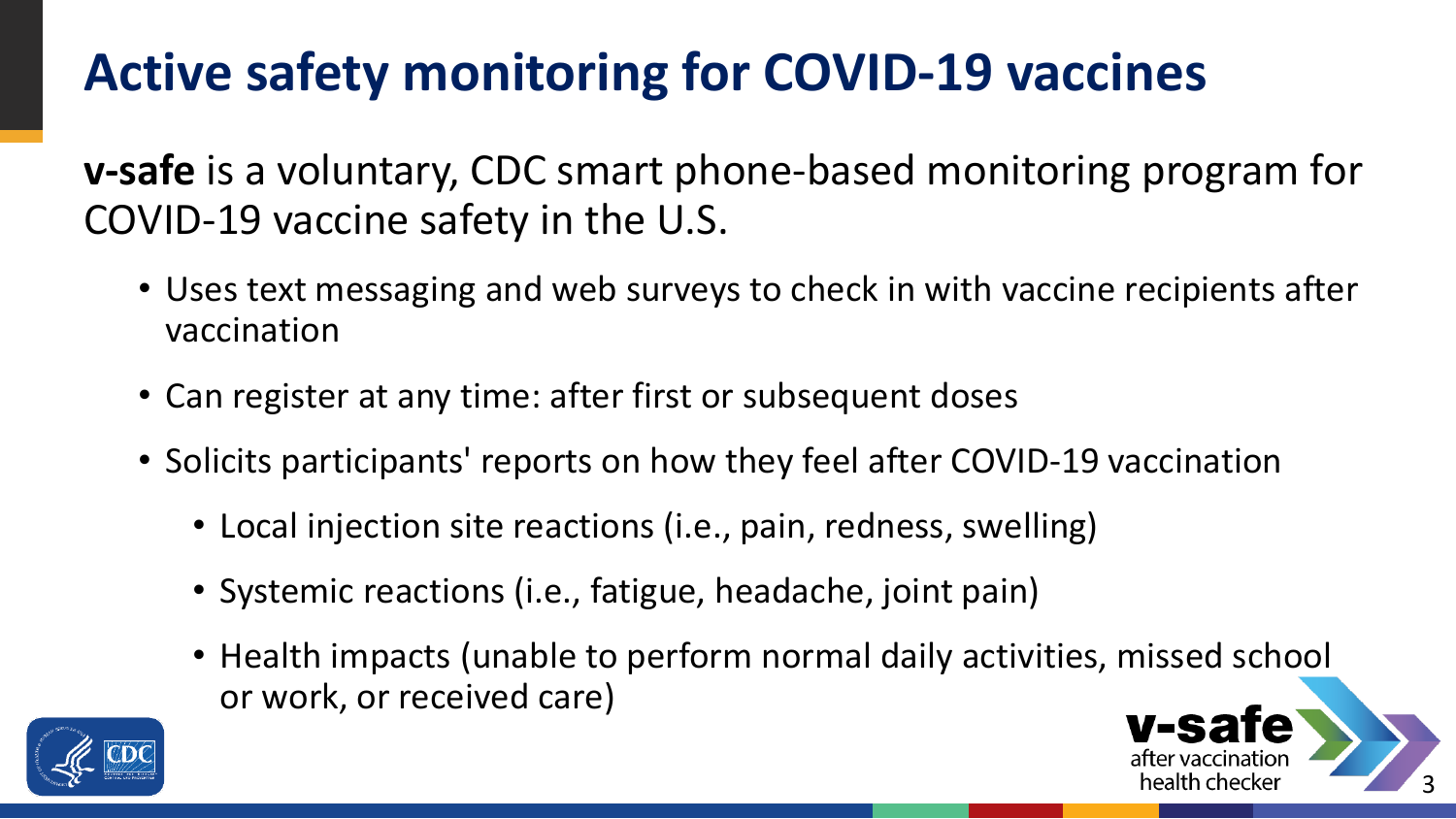

#### **Call center**



3. A VAERS customer service representative conducts active telephone follow-up on a medically attended health impact event and takes a report if appropriate



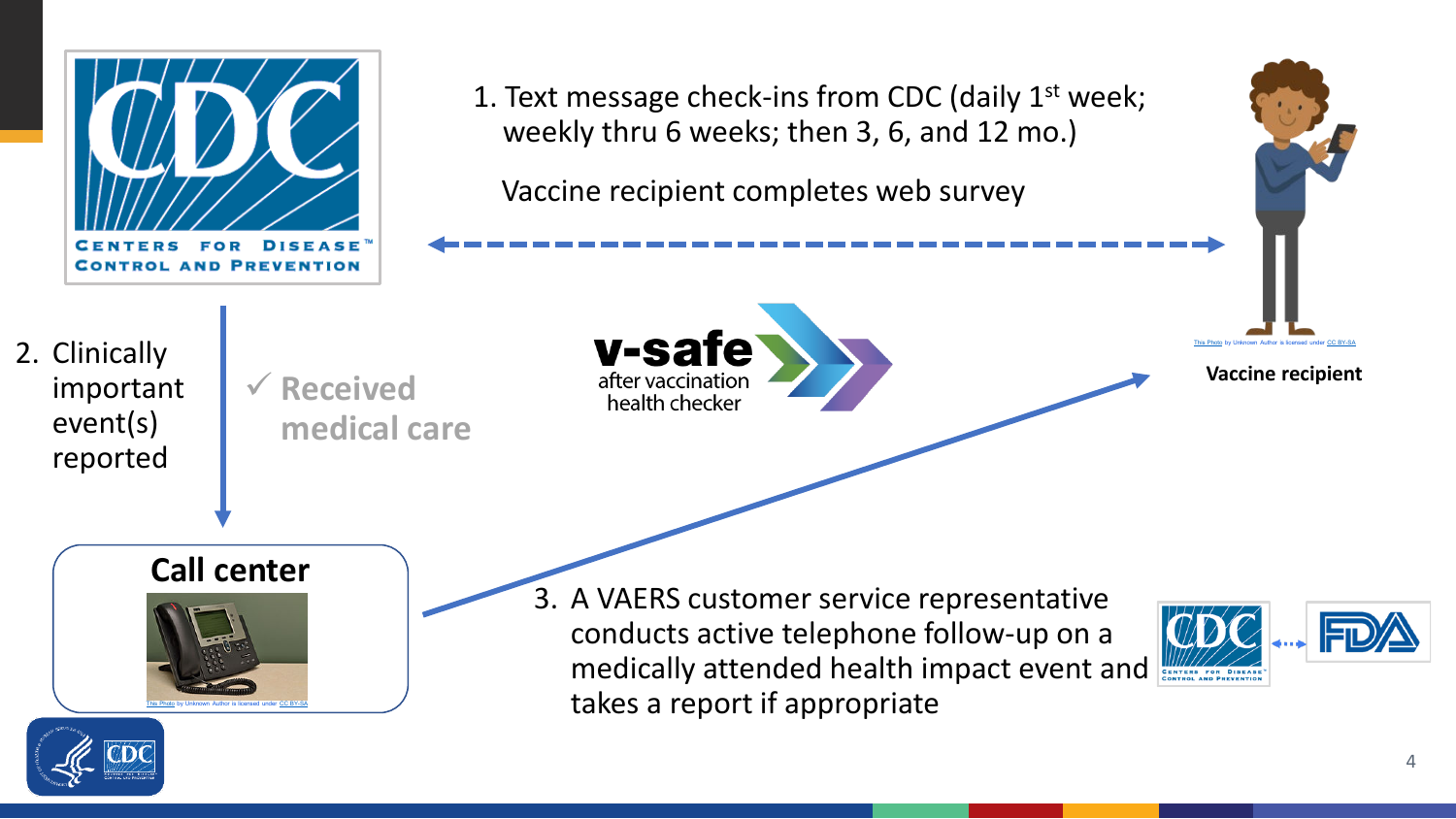### **Demographic summary of 41,232 v-safe participants ages**

#### **5–11 years (as of Dec 12, 2021)\***

| <b>Characteristic</b> | % of participants |  |  |  |
|-----------------------|-------------------|--|--|--|
| <b>Sex</b>            |                   |  |  |  |
| Female                | 49.7              |  |  |  |
| Male                  | 50.0              |  |  |  |
| Unknown               | 0.4               |  |  |  |

- Doses of Pfizer-BioNTech vaccine administered = **7,141,428** (as of Dec 9, 2021)
	- Dose 1 in v-safe: 41,232
	- Dose 2 in v-safe: 23,583

| <b>Characteristic</b> | % of participants |
|-----------------------|-------------------|
| <b>Ethnicity</b>      |                   |
| Hispanic or Latino    | 12.8              |
| Not Hispanic/ Latino  | 84.1              |
| Unknown               | 3.1               |
| Race                  |                   |
| AI/AN                 | 0.5               |
| Asian                 | 6.9               |
| <b>Black or AA</b>    | 4.5               |
| <b>NHPI</b>           | 0.3               |
| White                 | 74.6              |
| <b>Multiracial</b>    | 8.1               |
| Other                 | 2.7               |
| Unknown               | 2.4               |



\* Includes participants who completed at least one survey in the first week after dose 1, data collected during November 3-December 12, 2021 Abbreviations: AI/AN = American Indian/Alaska Native; NHPI = Native Hawaiian or other Pacific Islander; AA=African American.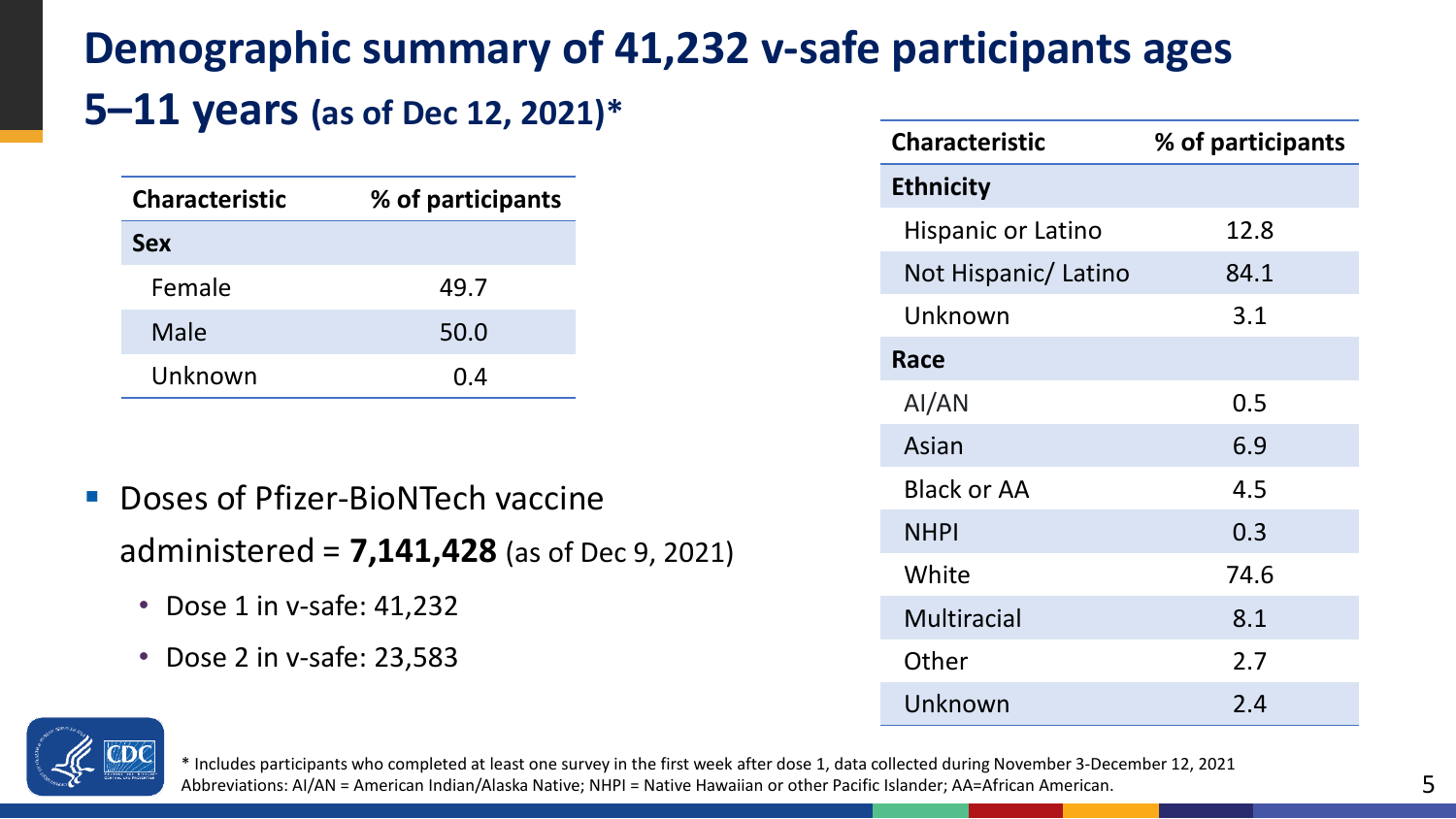### **Reactions and health impact events reported by children ages 5–11 years at least once 0–7 days after Pfizer-BioNTech vaccine, by dose (as of Dec 12, 2021)**





\* Questions asked separately on questionnaire, specifying "select all that apply"

Includes 41,232 participants who completed at least one survey in the first week after dose 1, data collected during November 3-December 12, 2021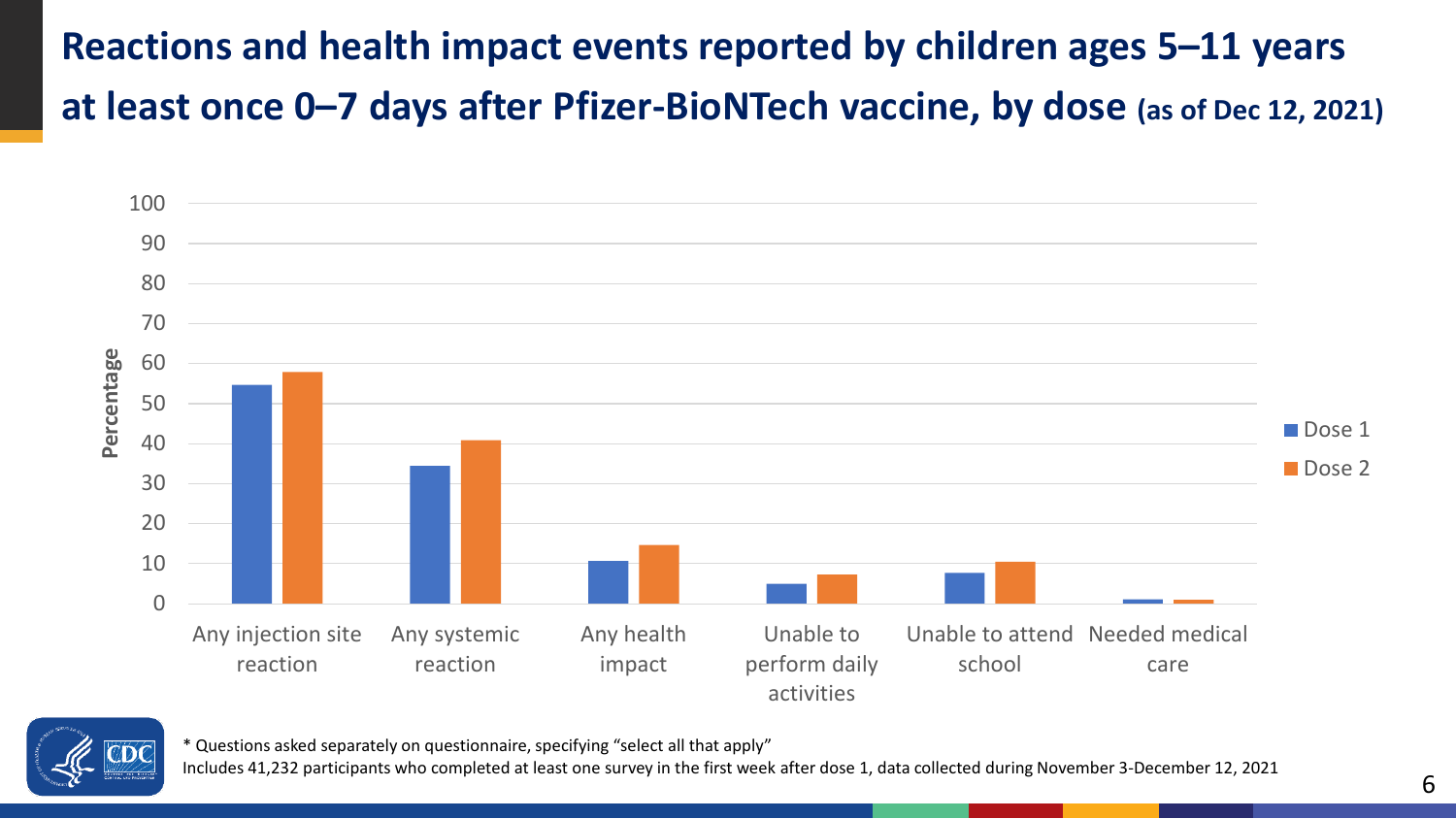**Any systemic reaction reported by children ages 5–11 years at least once 0–7 days after Pfizer-BioNTech vaccine, by dose and days since vaccination (as of Dec 12, 2021)**





Includes 41,232 participants who completed at least one survey in the first week after dose 1, data collected during November 3-December 12, 2021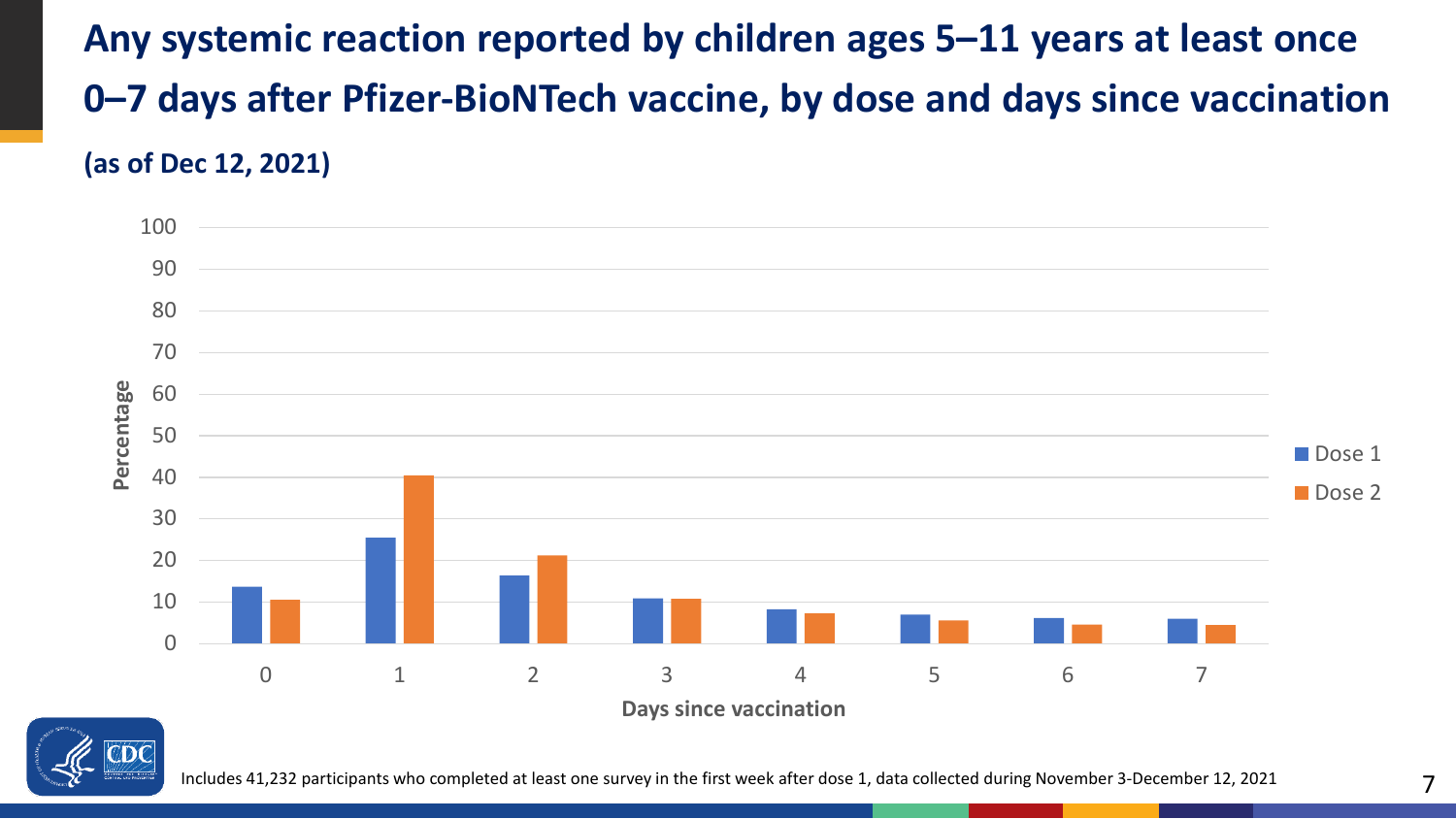### **Top 5 solicited reactions reported by children ages 5–11 years at least once 0–7 days Pfizer-BioNTech vaccine, by dose and severity\* (as of Dec 12, 2021)**





Includes 41,232 participants who completed at least one survey in the first week after dose 1, data collected during November 3-December 12, 2021 \* Mild = noticeable, not problematic; moderate = limits normal daily activity; severe = daily activities difficult or impossible. Severity of fever was determined by temperature: mild = 38.0–38.4 C; moderate = 38.5–38.9 C; severe = 40.0+ C.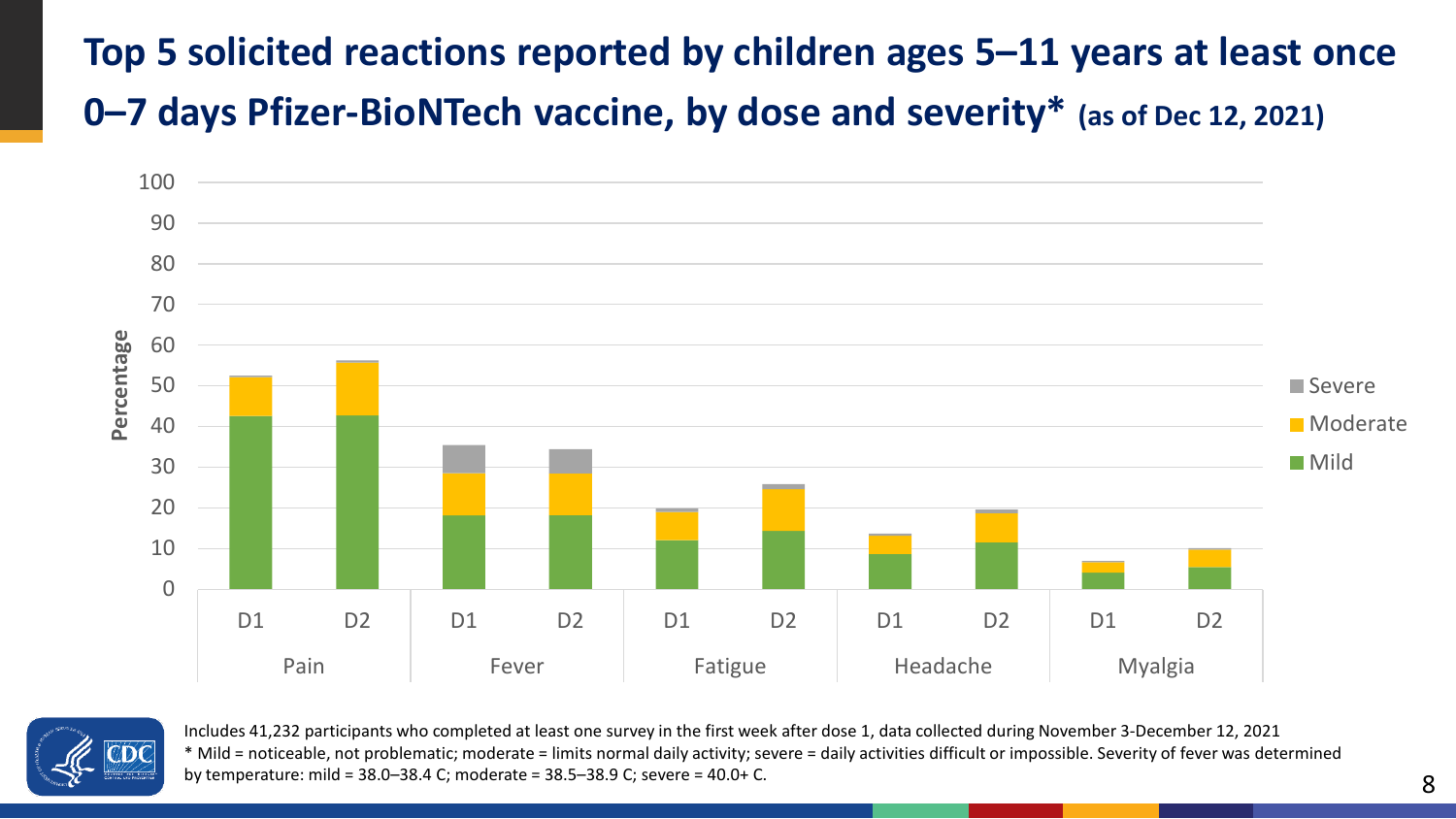### **Limitations of early safety monitoring in v-safe for children 5–11 years of age**

- v-safe population likely not representative of the vaccinated U.S. population (e.g., selected population, reporting bias)
- At this time, data are limited to describe reactions following the second dose of Pfizer-BioNTech vaccine

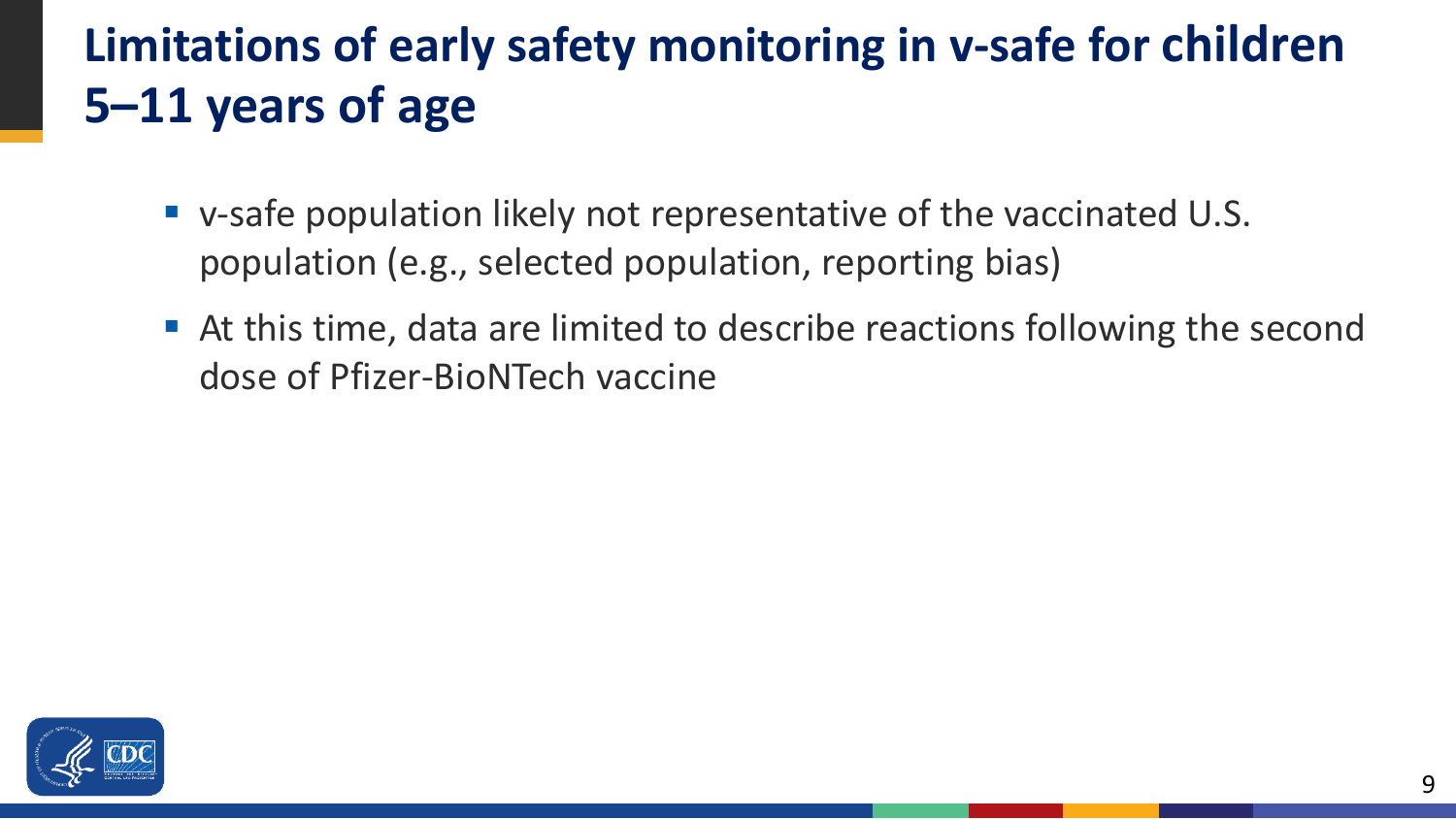### **Summary**

- Most reported reactions were
	- Mild to moderate in severity
	- Most frequently reported the day after vaccination
	- Slightly more frequently reported after dose 2
	- Transient in nature
- For both dose 1 and dose 2:
	- Missing school was infrequently reported
	- Few (approximately 1%) reported seeking medical care
- Local and systemic reactions were reported with similar frequency as during clinical trials

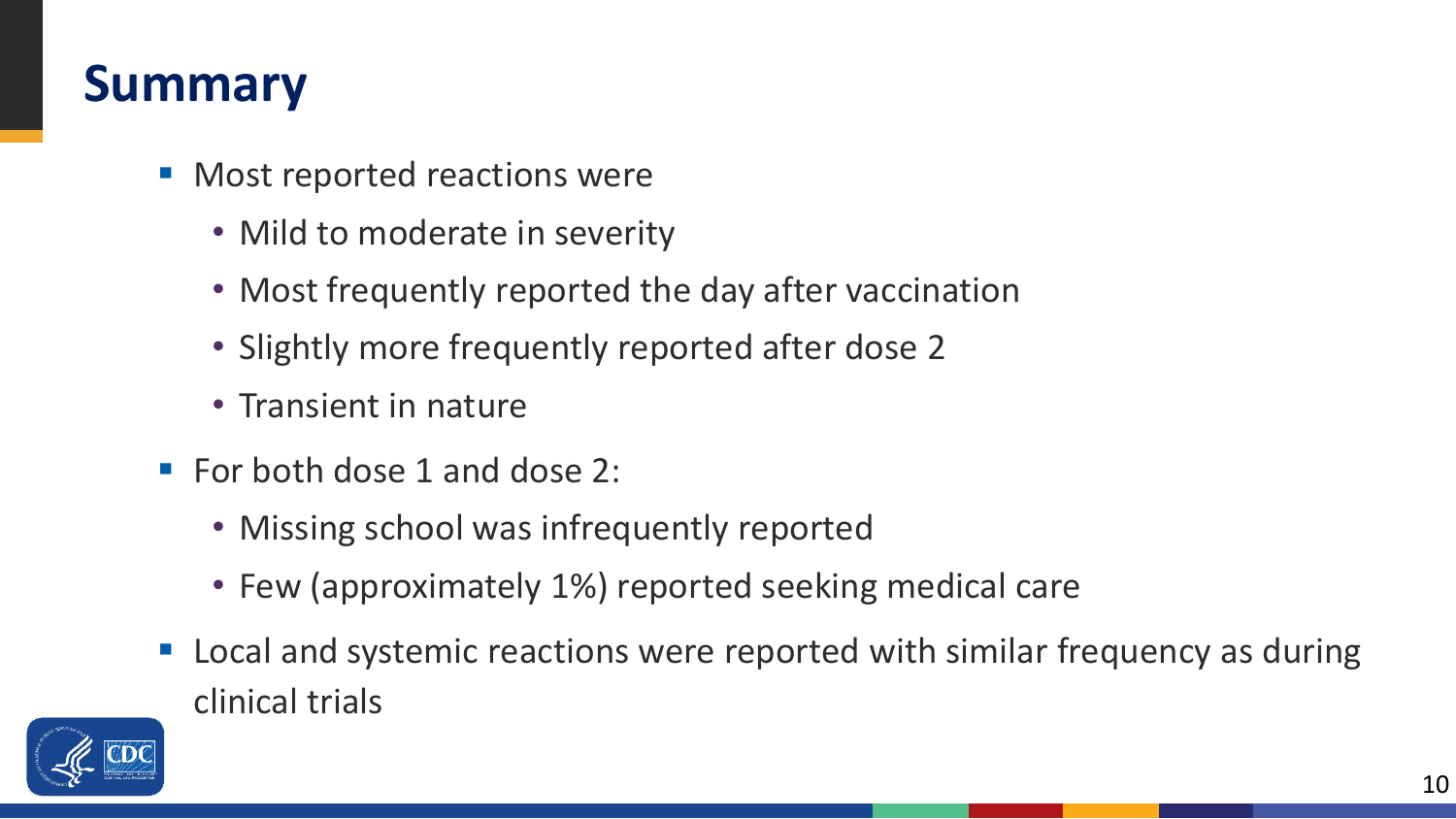### **Data from VAERS**

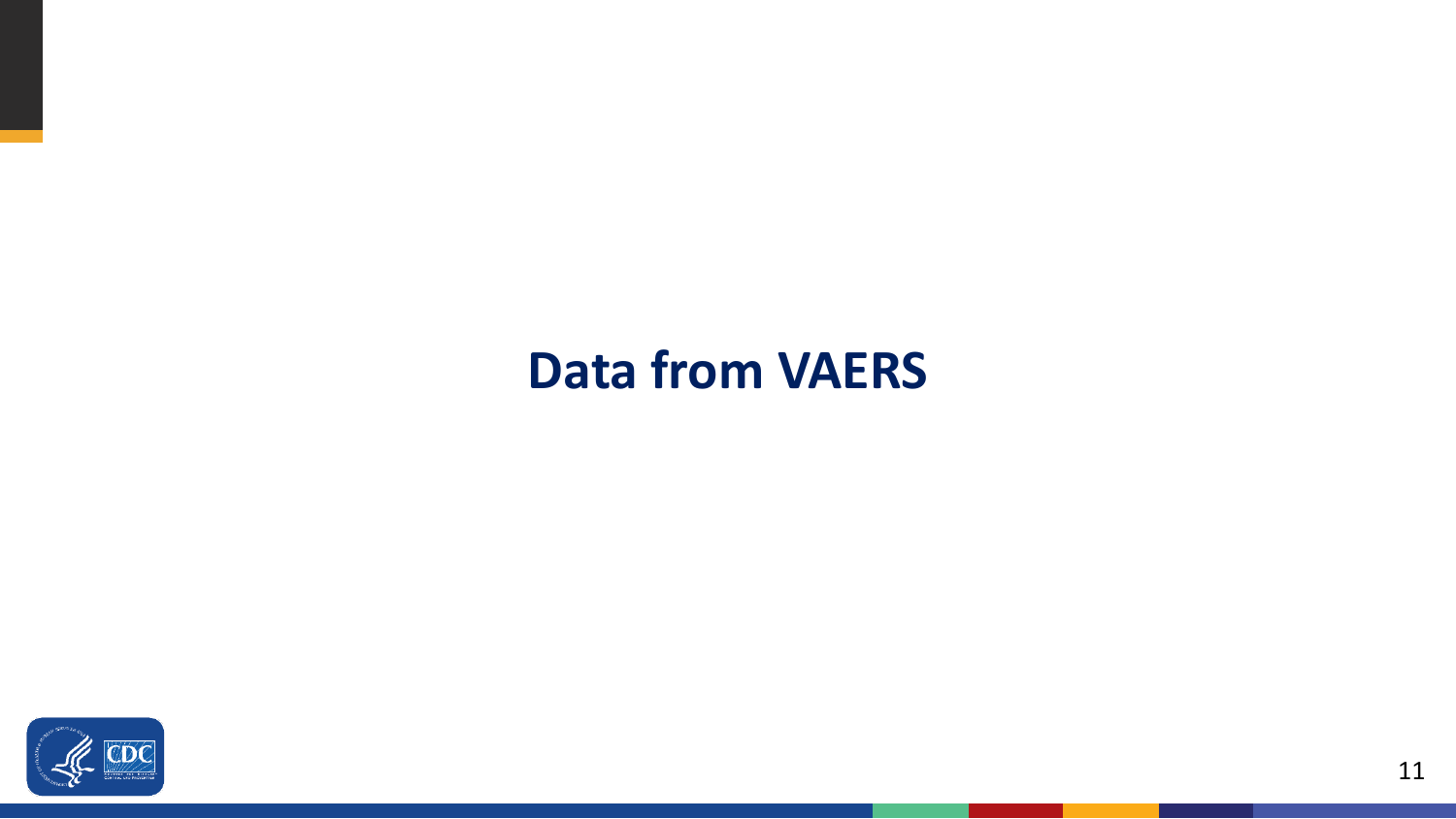## **VAERS is the nation's early warning system for vaccine safety**



**VAERS** 

**Vaccine Adverse Event Reporting System**

**[http://vaers.hhs.gov](http://vaers.hhs.gov/)**



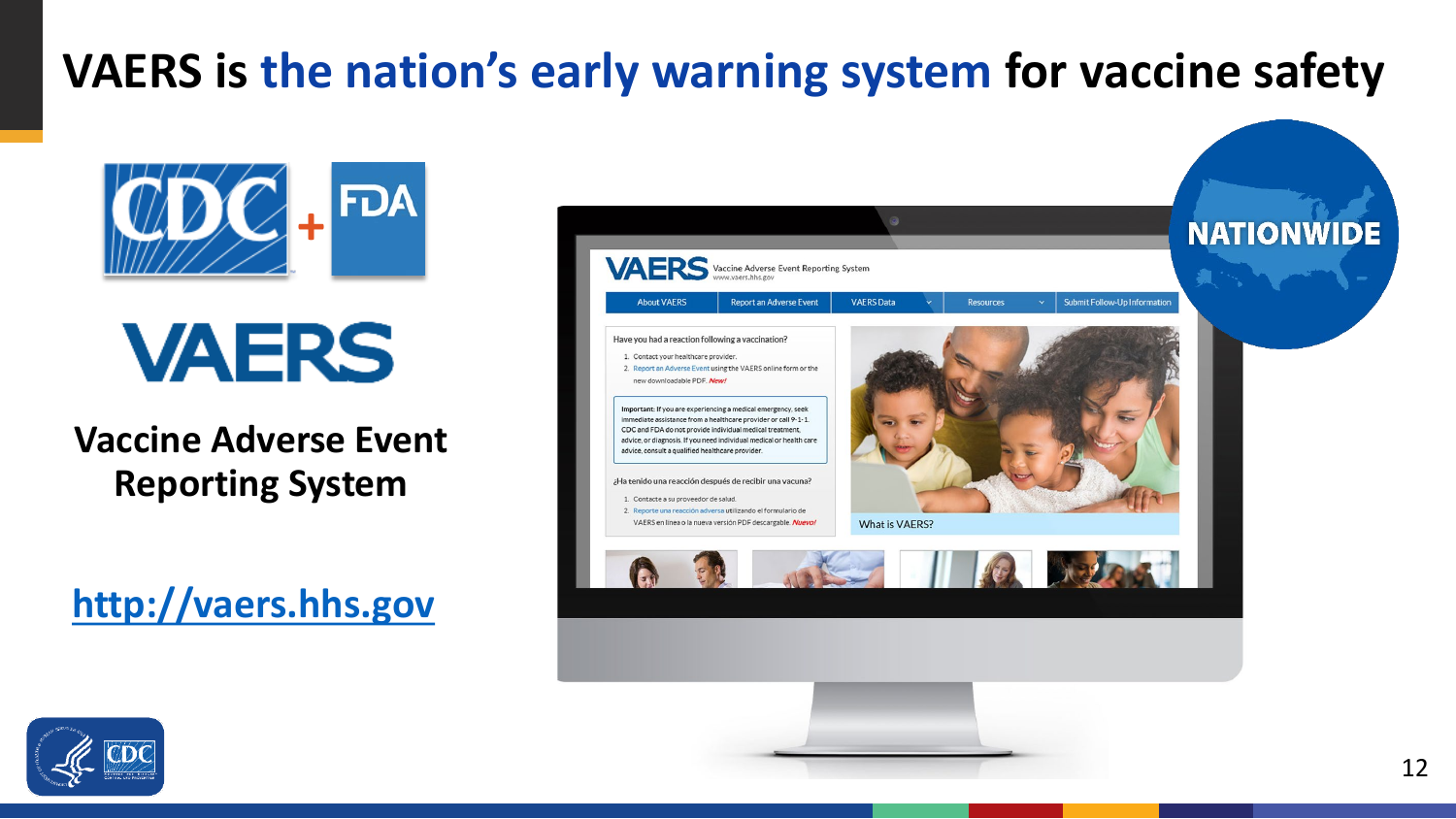#### **U.S. reports to VAERS among children ages 5–11 years after COVID-19 vaccination (N=3,233 reports) (as of Dec 10, 2021)**

- Doses administered =
	- **7,141,428** (as of Dec 9, 2021)
		- Dose  $1 = 5,126,642$  doses
		- Dose 2 = 2,014,786 doses
- $\blacksquare$  Median age = 9 years
- Sex:
	- Male =  $1,552$  (48%)
	- Female =  $1,587$  (49%)
	- Unreported =  $94(3%)$



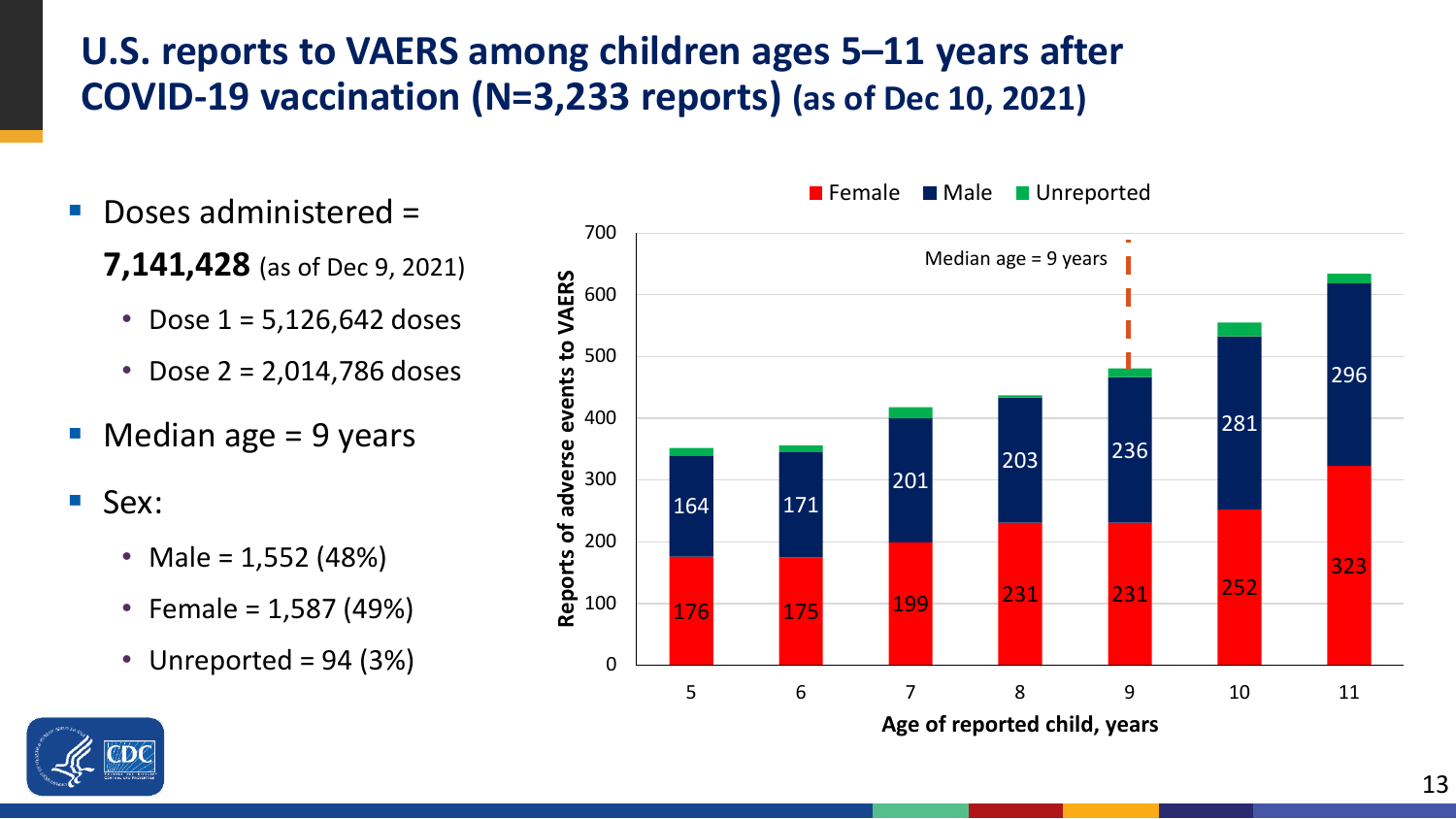**Reports among children ages 5–11 years after COVID-19 vaccination, by race and ethnicity\* (as of Dec 10, 2021)** 

■ Most children were of White, non-Hispanic race and ethnicity, or unknown race or ethnicity



| <b>Race and ethnicity</b>                                        | Reports (%)    |  |  |
|------------------------------------------------------------------|----------------|--|--|
| <b>Non-Hispanic White</b>                                        | 1,204 (37)     |  |  |
| Unknown or not reported                                          | 1,060 (33)     |  |  |
| Hispanic*                                                        | 399 (12)       |  |  |
| Non-Hispanic other                                               | 187 (6)        |  |  |
| <b>Non-Hispanic Black</b>                                        | 151(5)         |  |  |
| <b>Non-Hispanic Asian</b>                                        | 138(4)         |  |  |
| Non-Hispanic multiracial                                         | 71(2)          |  |  |
| <b>Non-Hispanic American</b><br>Indian/Alaskan Native            | 17(1)          |  |  |
| Non-Hispanic Native Hawaiian or<br><b>Other Pacific Islander</b> | Not reported** |  |  |
| Total                                                            | 3,233          |  |  |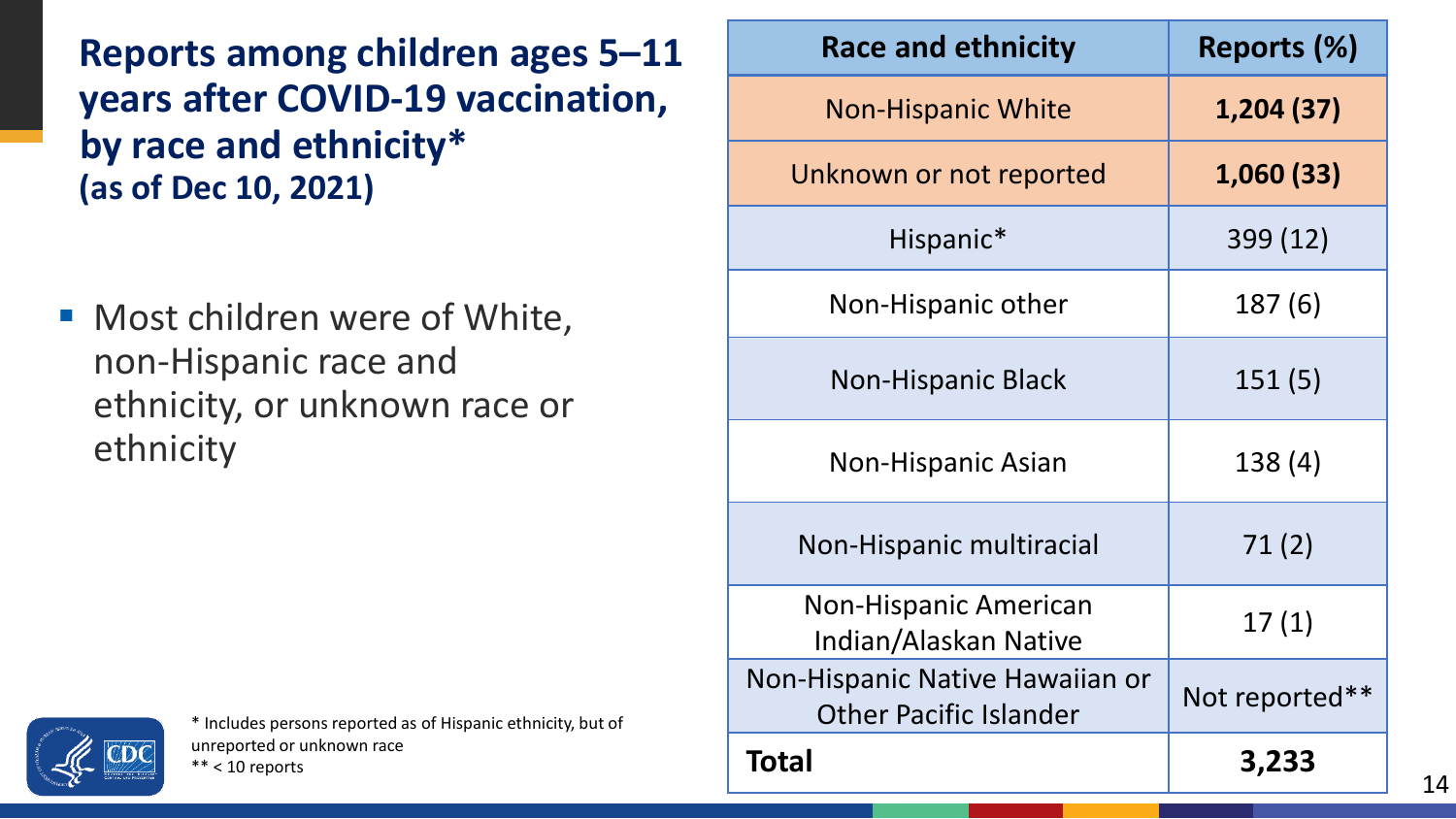#### **Time from COVID-19 vaccination to symptom onset in children ages 5–11 years (N=3,233 reports) (as of Dec 10, 2021)**

**• Median time to symptom** onset = 0 days (i.e., day of vaccination) (interquartile range  $= 0 - 1$  days)



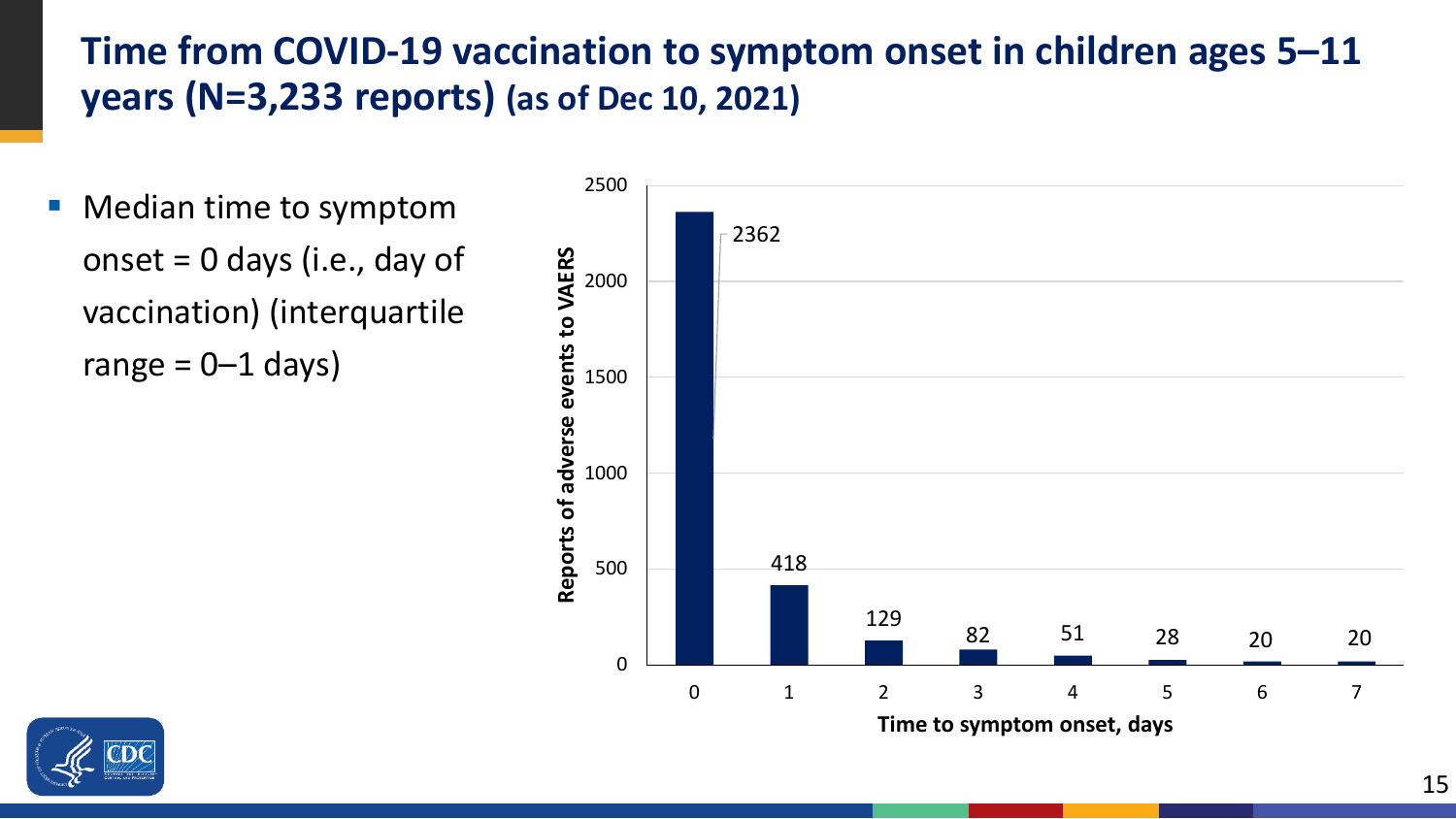#### **Most frequent adverse events among non-serious reports to VAERS following COVID-19 vaccination, children ages 5–11 years (n=3,152) (as of Dec 10, 2021)**

| <b>Rank</b>    | Adverse event (not mutually exclusive)*              | n(%)     |
|----------------|------------------------------------------------------|----------|
| $\mathbf{1}$   | Incorrect dose administered                          | 581 (18) |
| $\overline{2}$ | No adverse event                                     | 573 (18) |
| $\overline{3}$ | Product preparation issue                            | 386 (12) |
| $\overline{4}$ | Vomiting                                             | 269(9)   |
| 5              | Fever                                                | 235(7)   |
| 6              | Syncope                                              | 219(7)   |
| $\overline{7}$ | <b>Dizziness</b>                                     | 205(6)   |
| 8              | Headache                                             | 204(6)   |
| 9              | Fatigue                                              | 175(6)   |
| 10             | Product administered to patient of inappropriate age | 165(5)   |



\* Reported adverse events reflect vaccination errors and symptoms observed during preauthorization clinical trials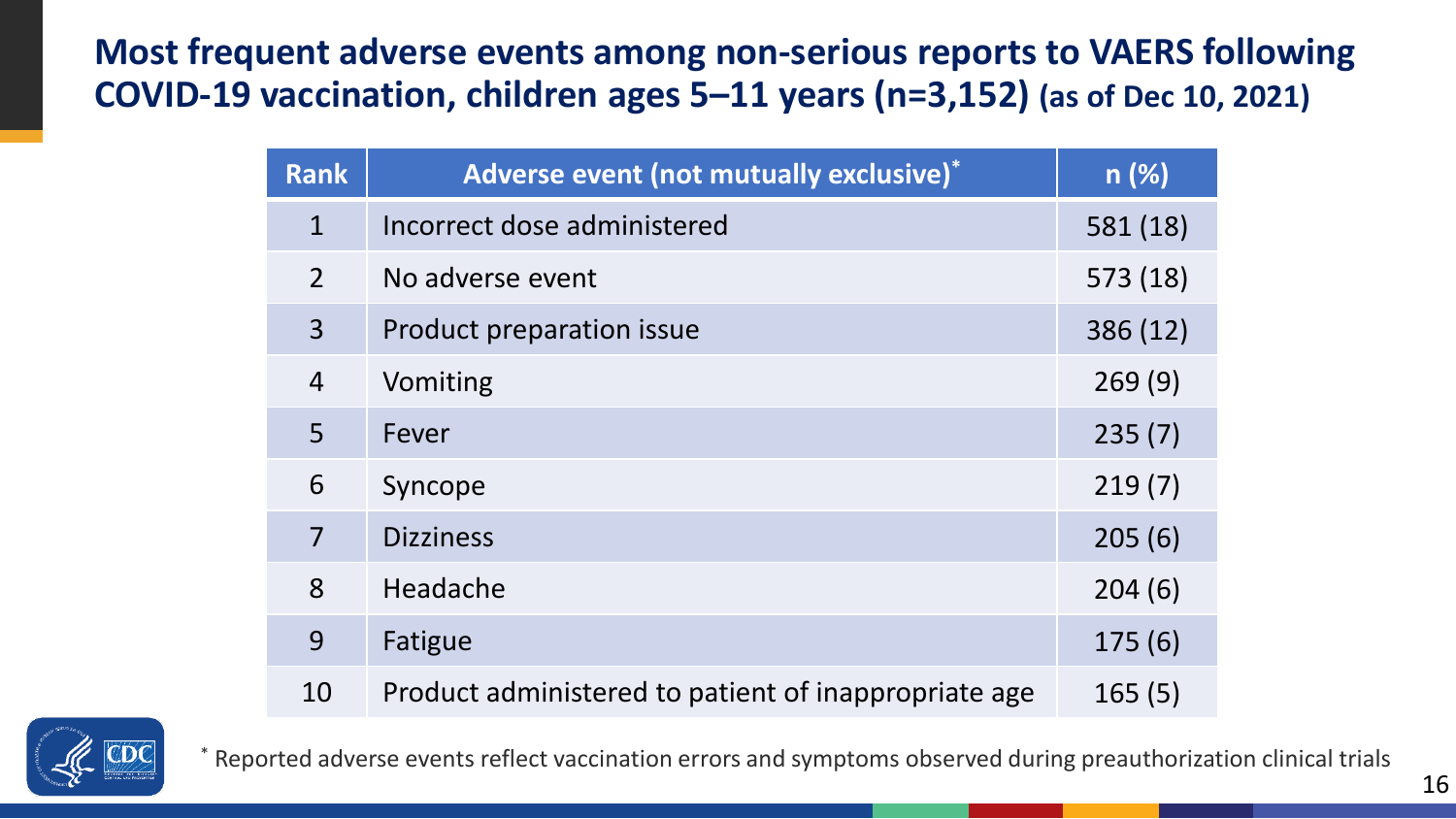#### **Most frequent adverse events among serious reports to VAERS following COVID-19 vaccination, children ages 5–11 years (n=81) (as of Dec 10, 2021)**

| <b>Rank</b>    | <b>Adverse event (not mutually exclusive)</b> | n(%)   |  |  |
|----------------|-----------------------------------------------|--------|--|--|
| $\mathbf{1}$   | Fever                                         | 21(26) |  |  |
| $\overline{2}$ | Vomiting                                      | 17(21) |  |  |
| 3              | Chest pain                                    | 11(14) |  |  |
| $\overline{4}$ | C-reactive protein increased                  | 10(12) |  |  |
| 5              | Echocardiogram normal                         | 10(12) |  |  |
| 6              | Troponin increased                            | 10(12) |  |  |
| 7              | Intensive care                                | 8(10)  |  |  |
| 8              | Respiratory viral panel                       | 8(10)  |  |  |
| 9              | Seizure*                                      | 8(10)  |  |  |
| 10             | <b>Blood test</b>                             | 7 (9)  |  |  |



\* Upon review, seizure reports include: assessed as syncope (1), febrile seizure (1), history of seizures (2), potential seizure disorder (1); new onset seizure (3) 17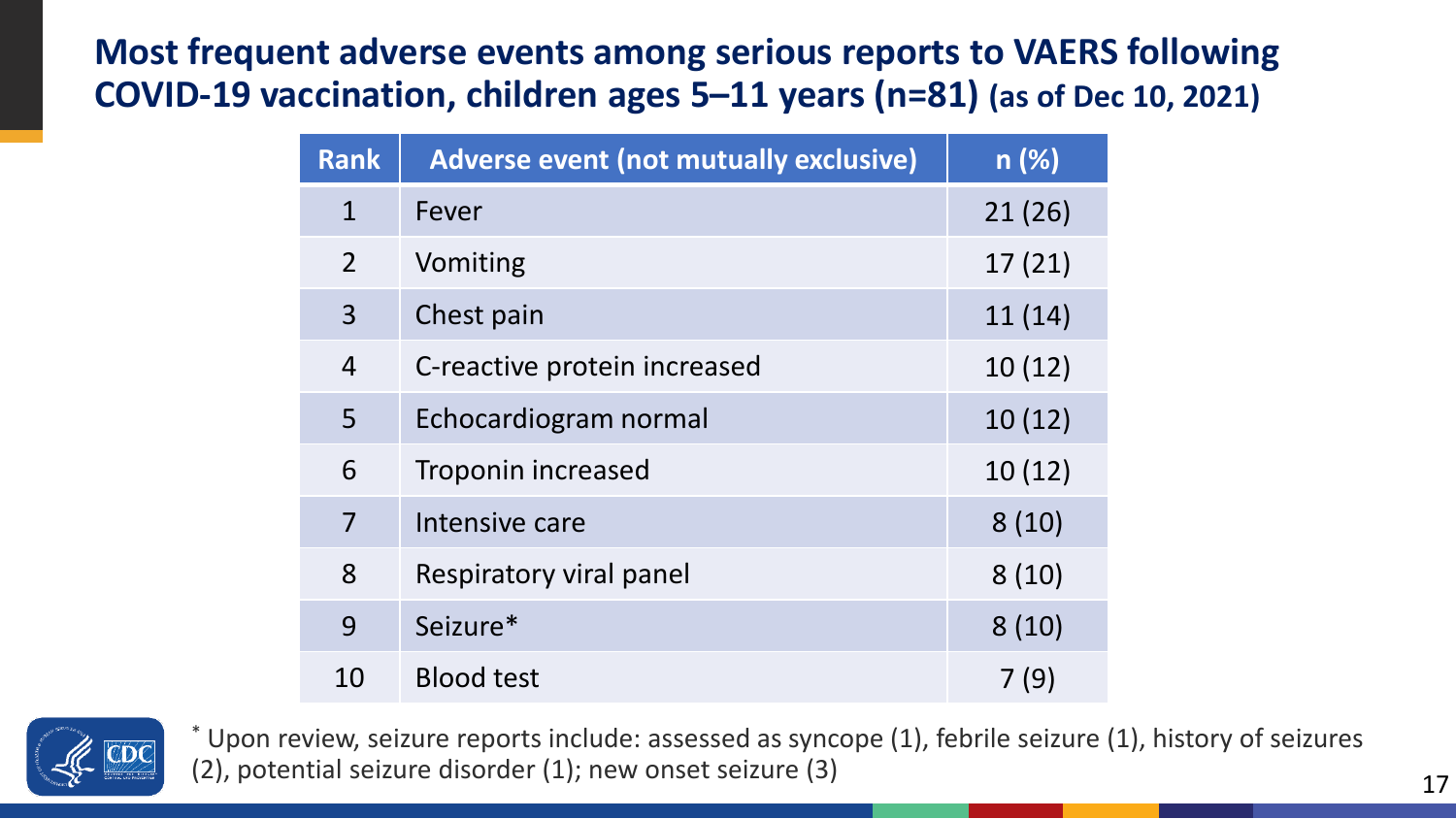## **Two reported deaths (both still under review)**

- Female, age 5 years with complicated medical history:
	- Twin-to-twin transfusion, spastic cerebral palsy, seizure disorder; continuous positive air pressure (CPAP) at night
	- Admitted to PICU for respiratory failure from rhinovirus and *Mycoplasma* infection; stabilized. Observed overnight day of vaccination, discharged home. At baseline when put to bed two nights later. In the morning, found pulseless and not breathing. Unable to resuscitate.
- Female, age 6 years with complicated medical history:

subsequently died; autopsy unrevealing

- Hypoxic encephalopathy, spastic cerebral palsy, dysautonomia, neurogenic bladder, frequent urinary tract infections
- Ten days after vaccination, developed fever and lactic acidosis; progressive weakness, flaccid paralysis and loss of gag reflex; ultimately, experienced respiratory failure and hypotension;

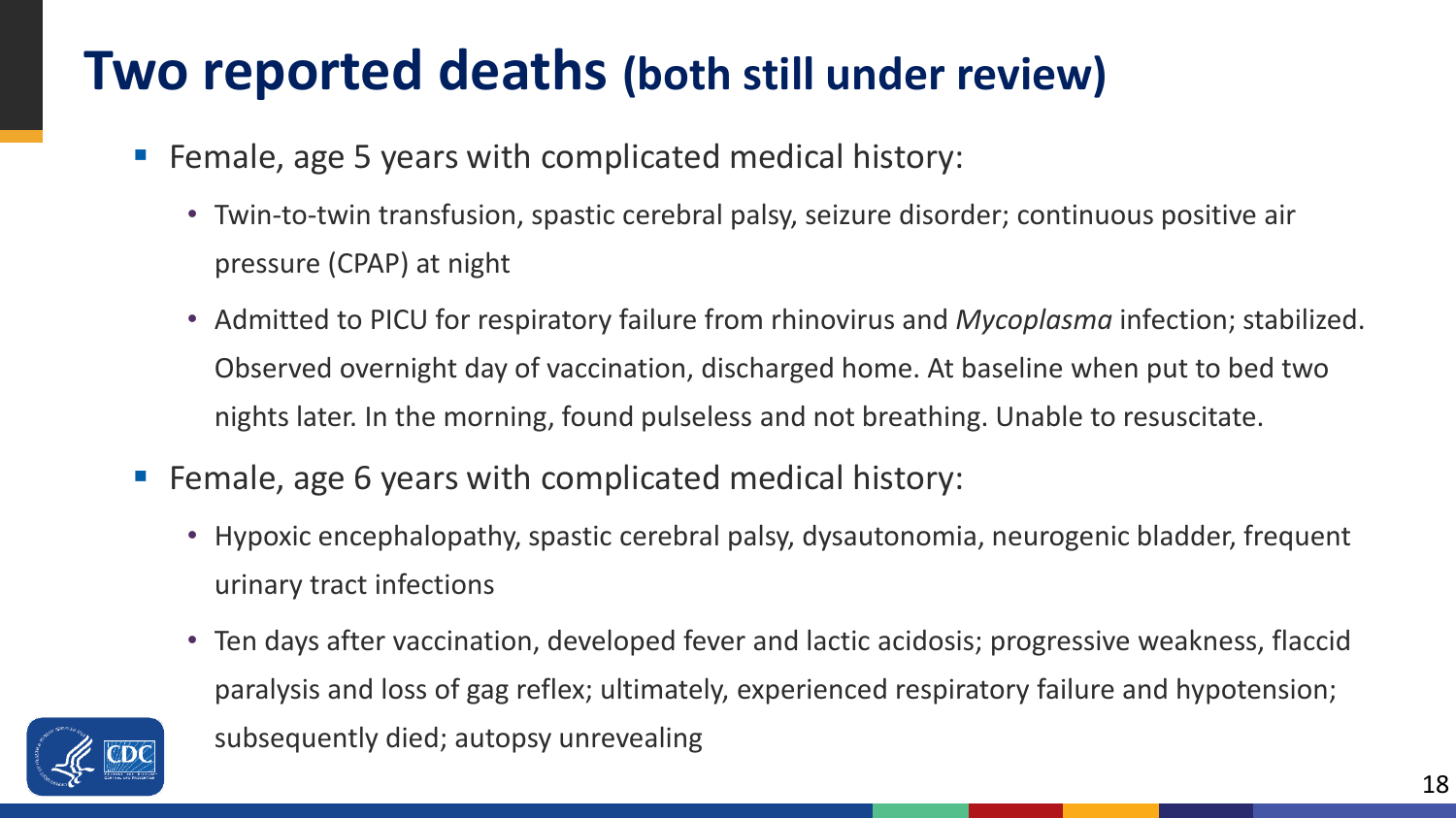## **Reports of myocarditis to VAERS among children ages 5–11 years (n=10) (as of Dec 10, 2021)**

- Doses administered = 7,141,428 (as of Dec 9, 2021)
- 3,233 reports to VAERS among children ages 5–11 years
	- 14 reports of myocarditis
		- 5 reports; follow up in progress
		- 9 reports with follow up information obtained
			- **8 reports met CDC working case definition for myocarditis**
				- 4 male, 4 female
				- After dose  $1 = 2$  cases; after dose  $2 = 6$  cases
			- 1 report under review

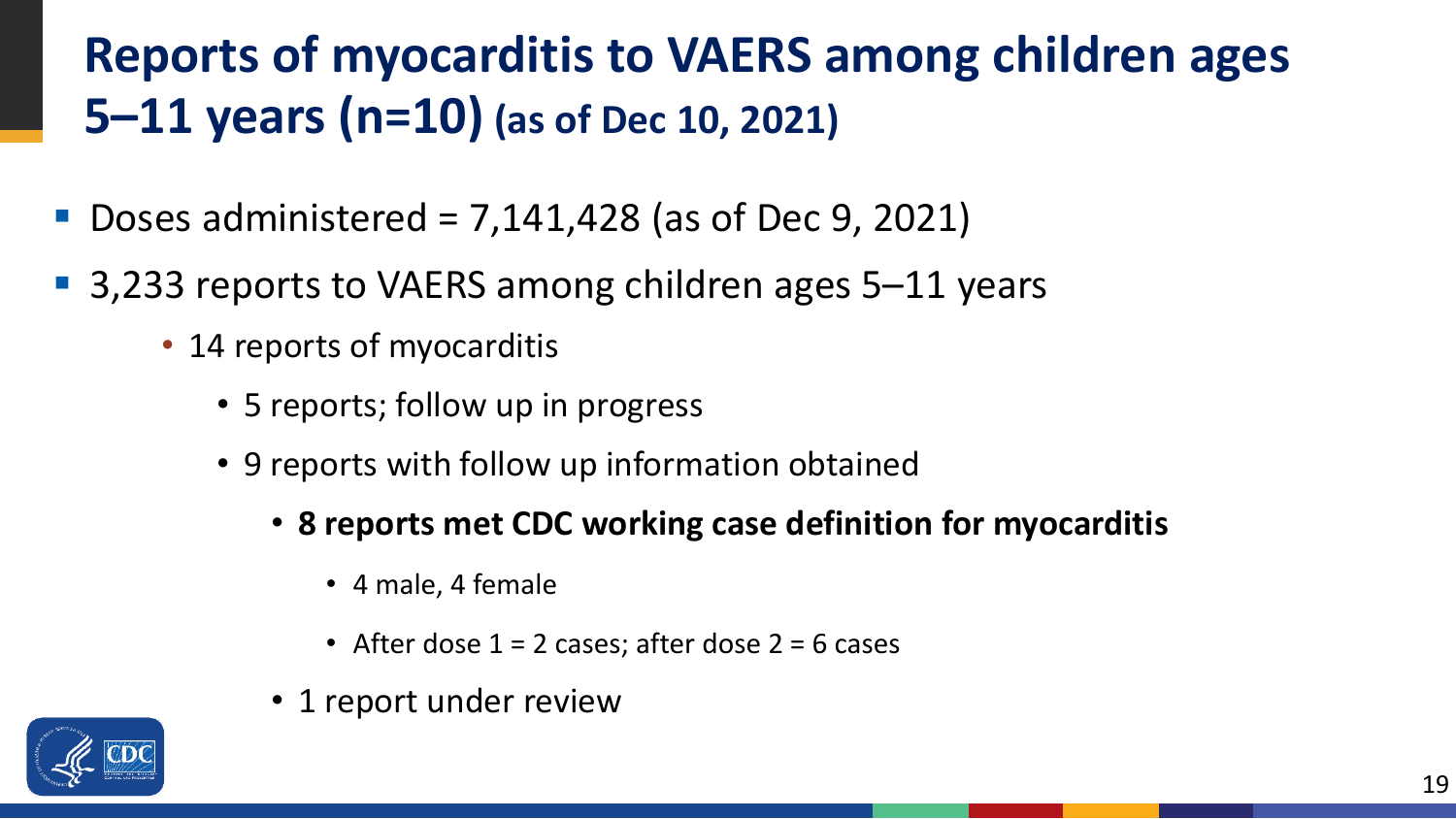### **Verified reports of myocarditis among children ages 5–11 years (n=8), continued (as of Dec 10, 2021)**

| <b>Patient</b> | Age*           | <b>Sex</b> | Onset*         | <b>Dose</b>    | <b>Clinical course</b>                                                                                                                                                                  |  |
|----------------|----------------|------------|----------------|----------------|-----------------------------------------------------------------------------------------------------------------------------------------------------------------------------------------|--|
| $\mathbf{1}$   | 6              | Male       | $\overline{3}$ | $2^{\circ}$    | Chest pain; elevated troponins (277 ng/L)                                                                                                                                               |  |
| $\overline{2}$ | $\overline{7}$ | Female     | $\overline{2}$ | $\overline{2}$ | Chest pain, elevated troponins (5.11 ng/mL); normal EKG and echo; still recovering at time<br>of report                                                                                 |  |
| $\overline{3}$ | 8              | Female     | 2 <sup>2</sup> | $\overline{2}$ | Chest pain; elevated troponins (15.0 ng/mL); EKG with ST elevations, echo with mitral<br>regurgitation; improved with treatment (steroids, IVIG); symptoms resolved; discharged<br>home |  |
| $\overline{4}$ | 9              | Male       | $\overline{3}$ | $\overline{2}$ | Chest pain; elevated troponins (280 ng/L); normal echo and EKG. Symptoms resolved;<br>discharged home.                                                                                  |  |
| 5              | 10             | Female     | $\overline{4}$ | $\mathbf{1}$   | Chest pain, shortness of breath; elevated troponins (2.6 ng/mL), normal echo and EKG.<br>Symptoms resolved; discharged.                                                                 |  |
| 6              | 10             | Male       | $\overline{0}$ | $\overline{2}$ | Chest pain, vomiting; elevated troponins (12.9 ng/mL); symptoms resolved at time of<br>report                                                                                           |  |
| $\overline{7}$ | 10             | Male       | $\overline{3}$ | $\overline{2}$ | Diffuse ST elevation on EKG; elevated troponin (value not provided); additional<br>information pending.                                                                                 |  |
| 8              | 11             | Female     | $12**$         | $\mathbf{1}$   | Pleuritic chest pain and difficulty breathing; elevated troponins (5.3 ng/mL), EKG with<br>nonspecific ST and T wave changes, normal echo. Symptoms resolved; discharged home.          |  |



In 6 reports with known outcomes, 5 children recovered from symptoms

\* Age listed in years, time to symptom onset listed in days

\*\* History of headache and gastrointestinal symptoms (vomiting, diarrhea) 3 or 4 days before chest pain began; potential viral syndrome.  $20$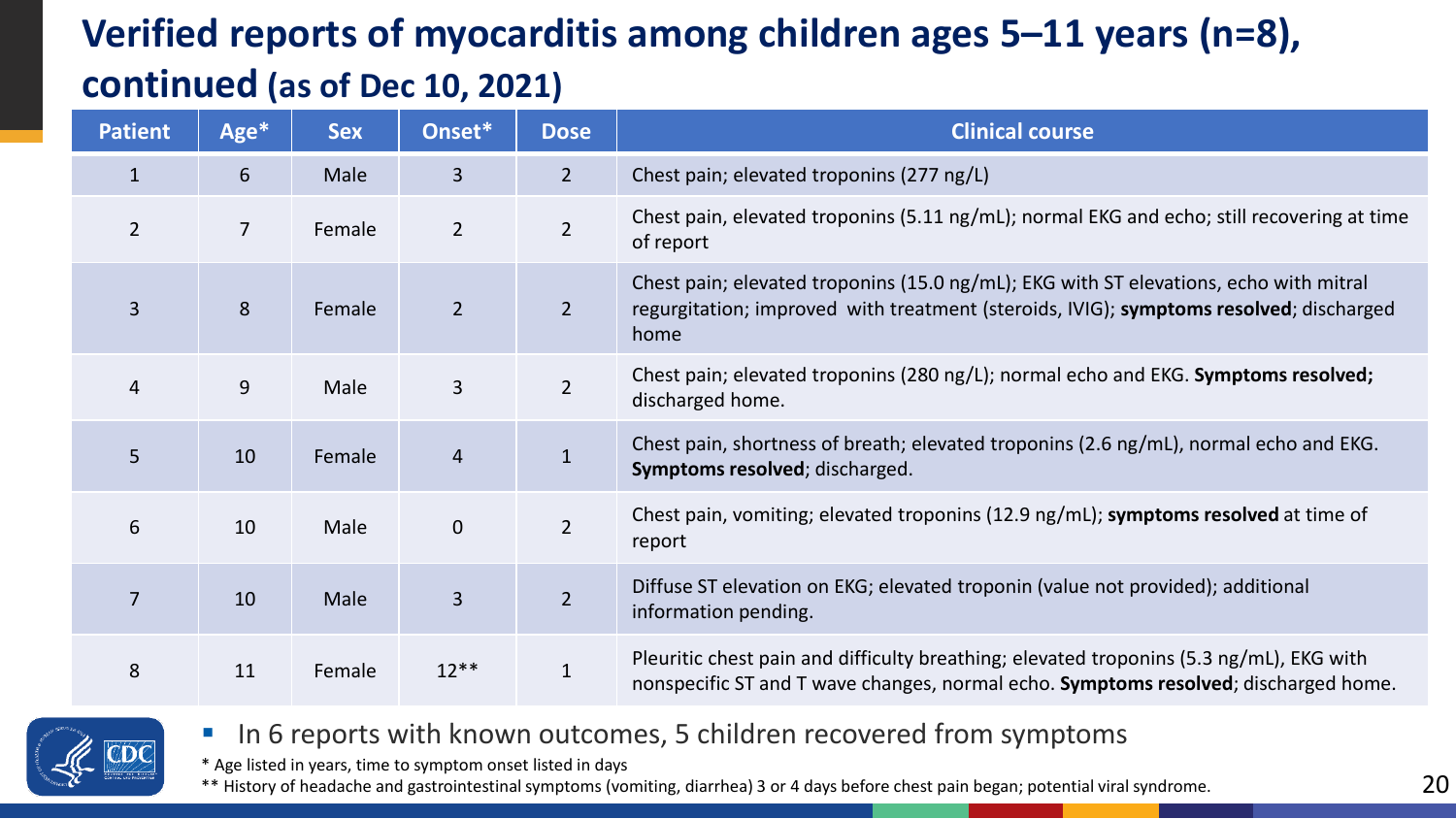### **Data from VSD**

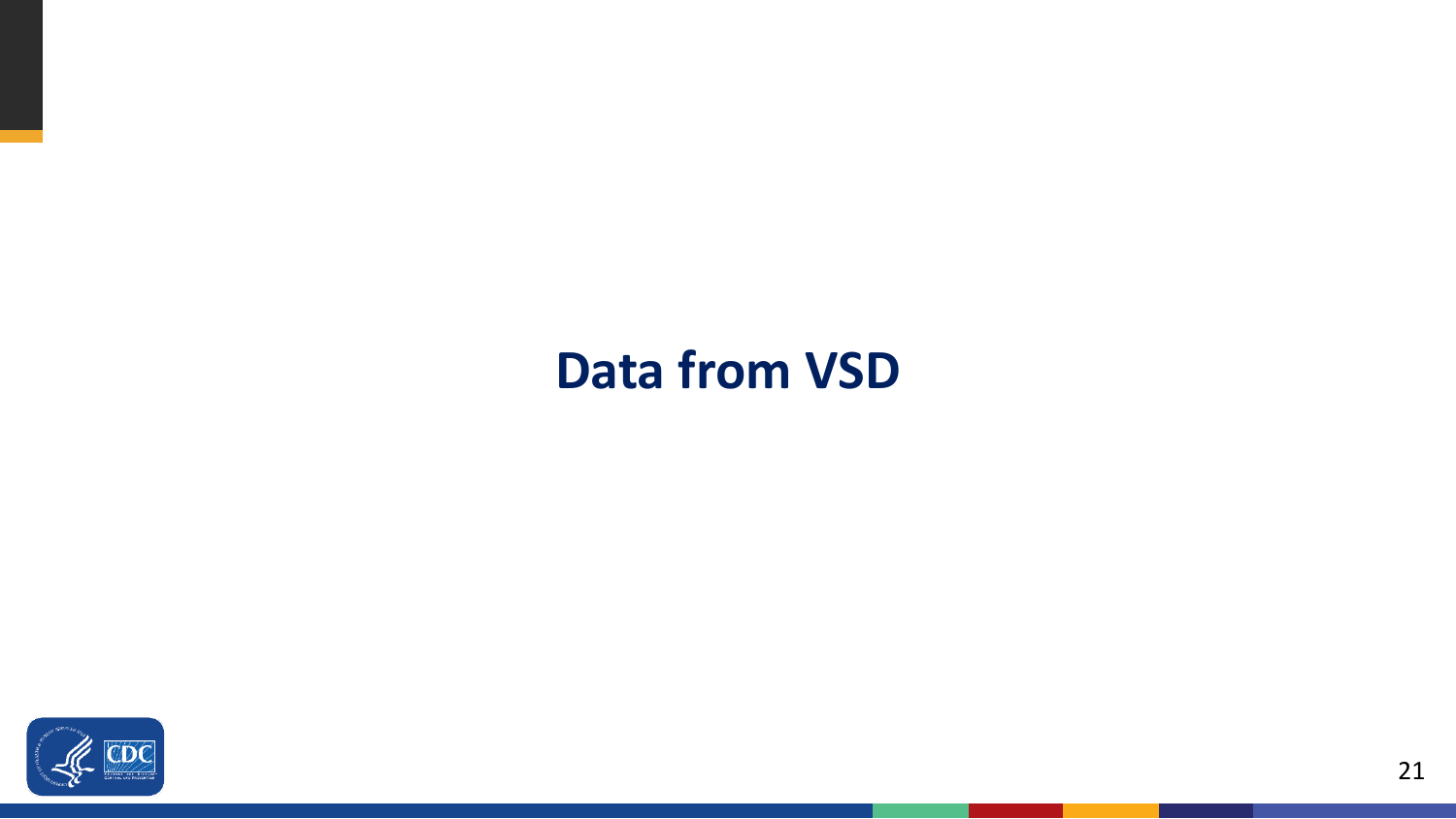

- **9** participating integrated healthcare organizations
- Data on over **12 million** persons per year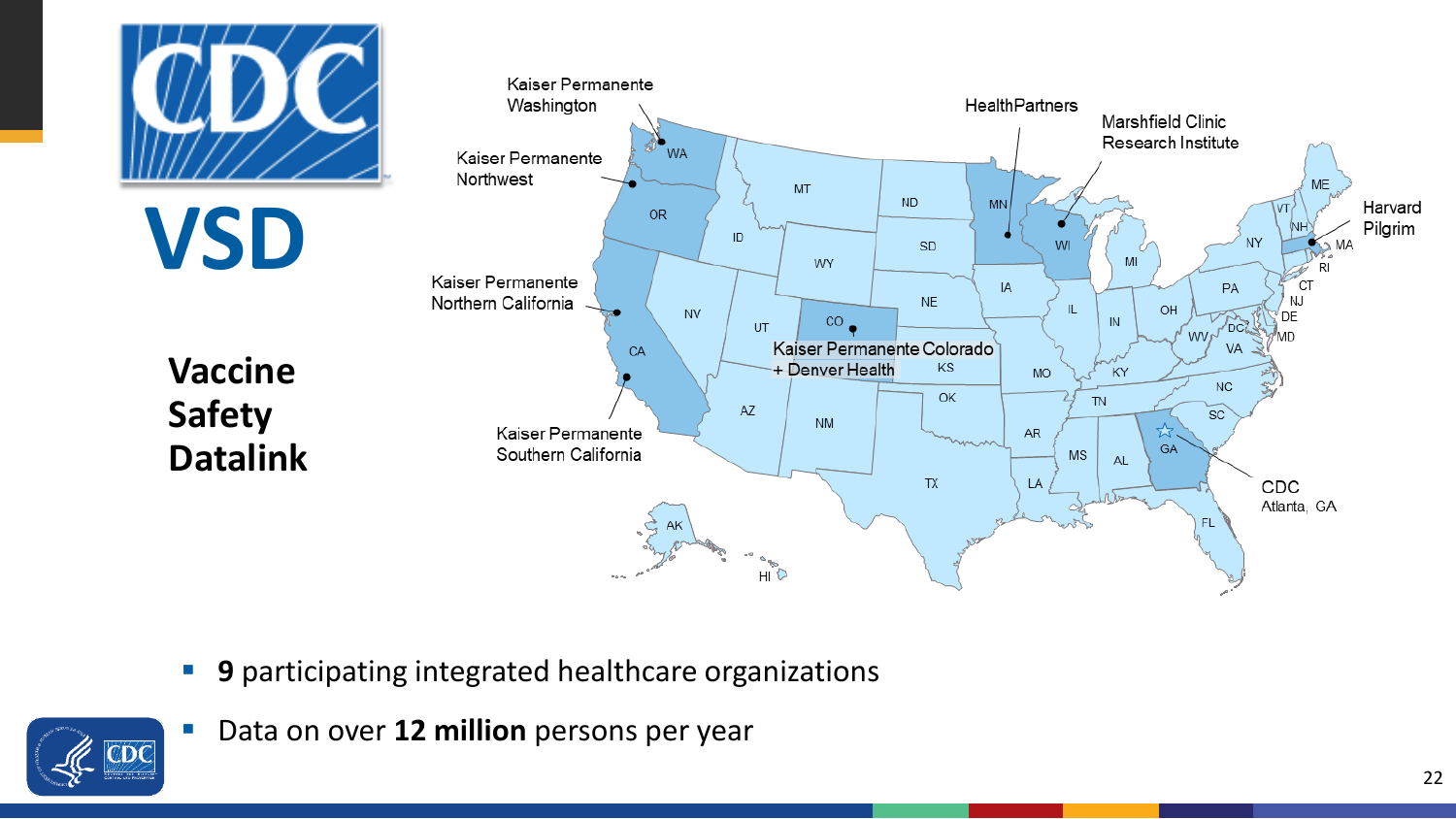

23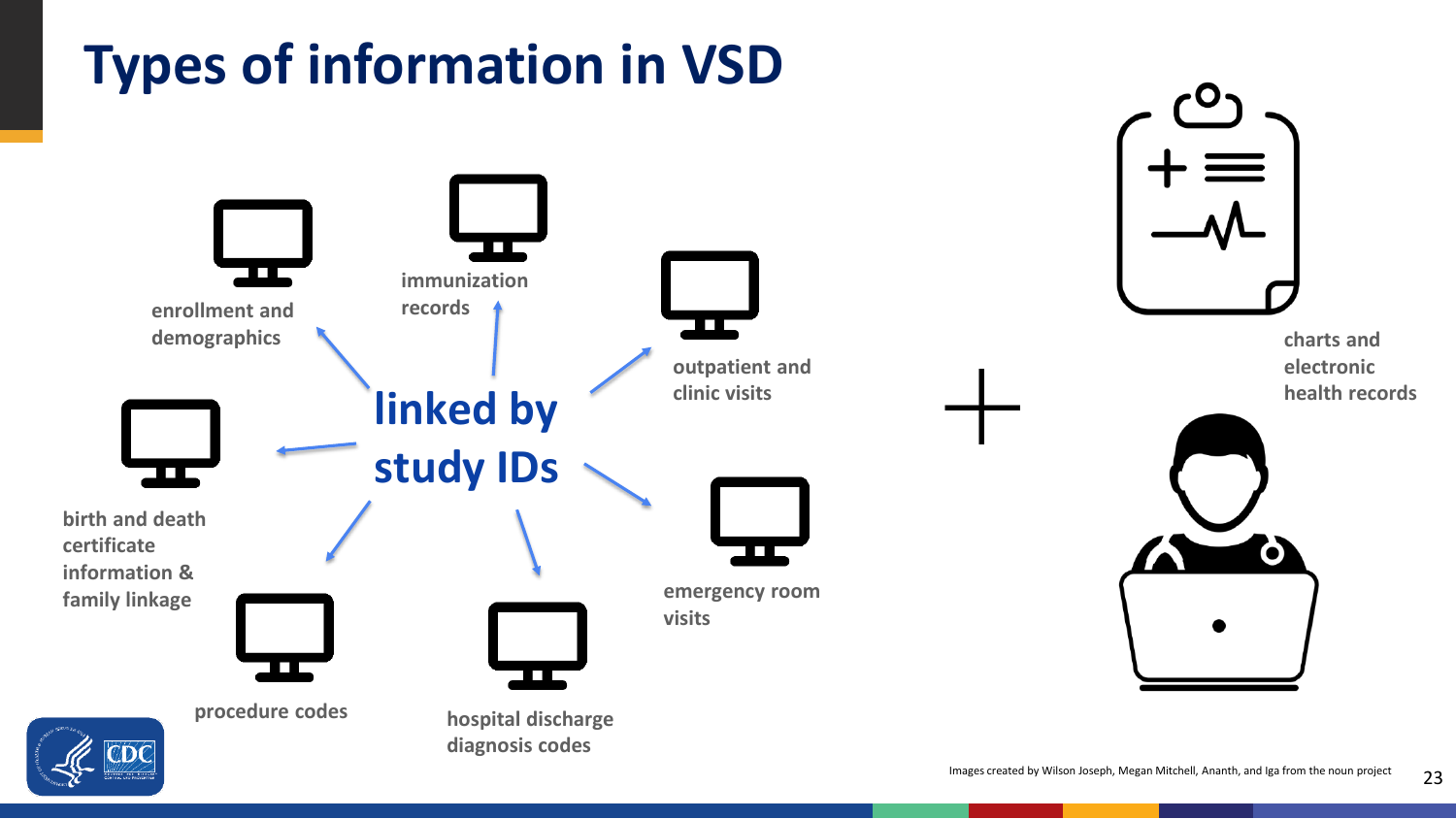- **Near real-time sequential (i.e.,** weekly) monitoring (rapid cycle analysis) as data become available
- **As of Dec 14, 2021** 
	- 333,000 doses administered (226,000 dose 1, 107,000 dose 2)
	- No confirmed reports of myocarditis in 0–7; 0–21-day risk windows)



|                                                                         | <b>VSD COVID-19 vaccine prespecified</b><br>surveillance outcomes | <b>Settings</b> | <b>Risk window</b><br>(days) |
|-------------------------------------------------------------------------|-------------------------------------------------------------------|-----------------|------------------------------|
|                                                                         | Acute disseminated encephalomyelitis                              | E, I            | $1-21, 1-42$                 |
|                                                                         | Acute myocardial infarction - First Ever                          | E, I            | $1-21, 1-42$                 |
| ime sequential (i.e.,                                                   | Acute respiratory distress syndrome <sup>*</sup>                  | E, I            | $0 - 84$                     |
|                                                                         | Anaphylaxis – <b>First in 7 days</b> *                            | E, I            | $0 - 1$                      |
| onitoring (rapid                                                        | Appendicitis                                                      | E, I            | $1-21, 1-42$                 |
| sis) as data become                                                     | Bell's palsy - First Ever                                         | E, I, O         | $1-21, 1-42$                 |
|                                                                         | Cerebral venous sinus thrombosis                                  | E, I            | $1-21, 1-42$                 |
|                                                                         | Disseminated intravascular coagulation                            | E, I            | $1-21, 1-42$                 |
| 4,2021                                                                  | Encephalitis / myelitis / encephalomyelitis                       |                 | $1-21, 1-42$                 |
|                                                                         | Guillain-Barré syndrome                                           | E, I            | $1-21, 1-42$                 |
| loses administered                                                      | Immune thrombocytopenia                                           | E, I, O         | $1-21, 1-42$                 |
| dose 1, 107,000 dose 2)                                                 | Kawasaki disease                                                  | E, I            | $1-21, 1-42$                 |
|                                                                         | Multisystem inflammatory syndrome in children/adults <sup>*</sup> | E, I            | $0 - 84$                     |
| med reports of                                                          | Myocarditis / pericarditis - First in 60 Days                     | E, I            | $1-21, 1-42$                 |
| tis in 0–7; 0–21-day risk                                               | Narcolepsy / cataplexy <sup>®</sup>                               | E, I, O         | $0 - 84$                     |
|                                                                         | Pulmonary embolism - First Ever                                   | E, I            | $1-21, 1-42$                 |
|                                                                         | Seizures                                                          | E, I            | $1-21, 1-42$                 |
|                                                                         | Stroke, hemorrhagic                                               | E, I            | $1-21, 1-42$                 |
|                                                                         | Stroke, ischemic                                                  |                 | $1-21, 1-42$                 |
|                                                                         | Thrombosis with thrombocytopenia syndrome - First Ever            |                 | $1-21, 1-42$                 |
|                                                                         | Thrombotic thrombocytopenic purpura                               | E, I            | $1-21, 1-42$                 |
|                                                                         | Transverse myelitis                                               | E, I            | $1-21, 1-42$                 |
|                                                                         | Venous thromboembolism - First Ever                               | E, I, O         | $1-21, 1-42$                 |
| Abbreviations: E=ED, I=Inpatient, O=Outpatient; *Descriptive monitoring |                                                                   |                 |                              |

24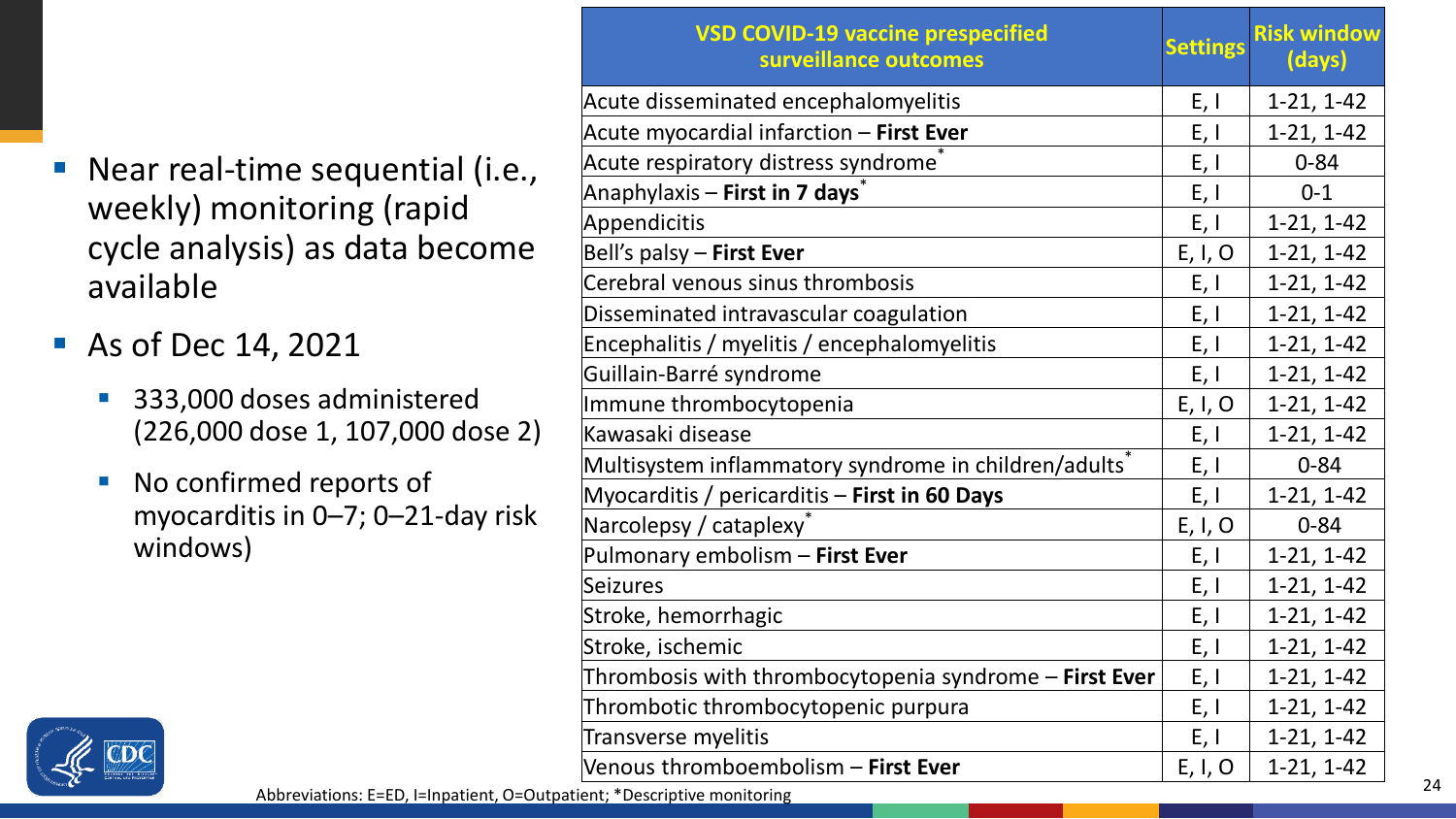### **Summary**

- During November 2 December 10, 2021, VAERS received 3,233 reports among children ages 5–11 years
	- As of December 9, **7,141,428** doses of pediatric Pfizer-BioNTech vaccine administered
	- Median age = 9 years; sex distribution by age comparable
	- Most reports among non-Hispanic White children, or children without race or ethnicity reported
	- Median time to symptom onset = 0 days (day of vaccination)
	- Majority of reports (97%) non-serious
		- **Two reported deaths in children with complicated medical histories**
		- **8 reports meeting myocarditis case definition; clinical course mild**

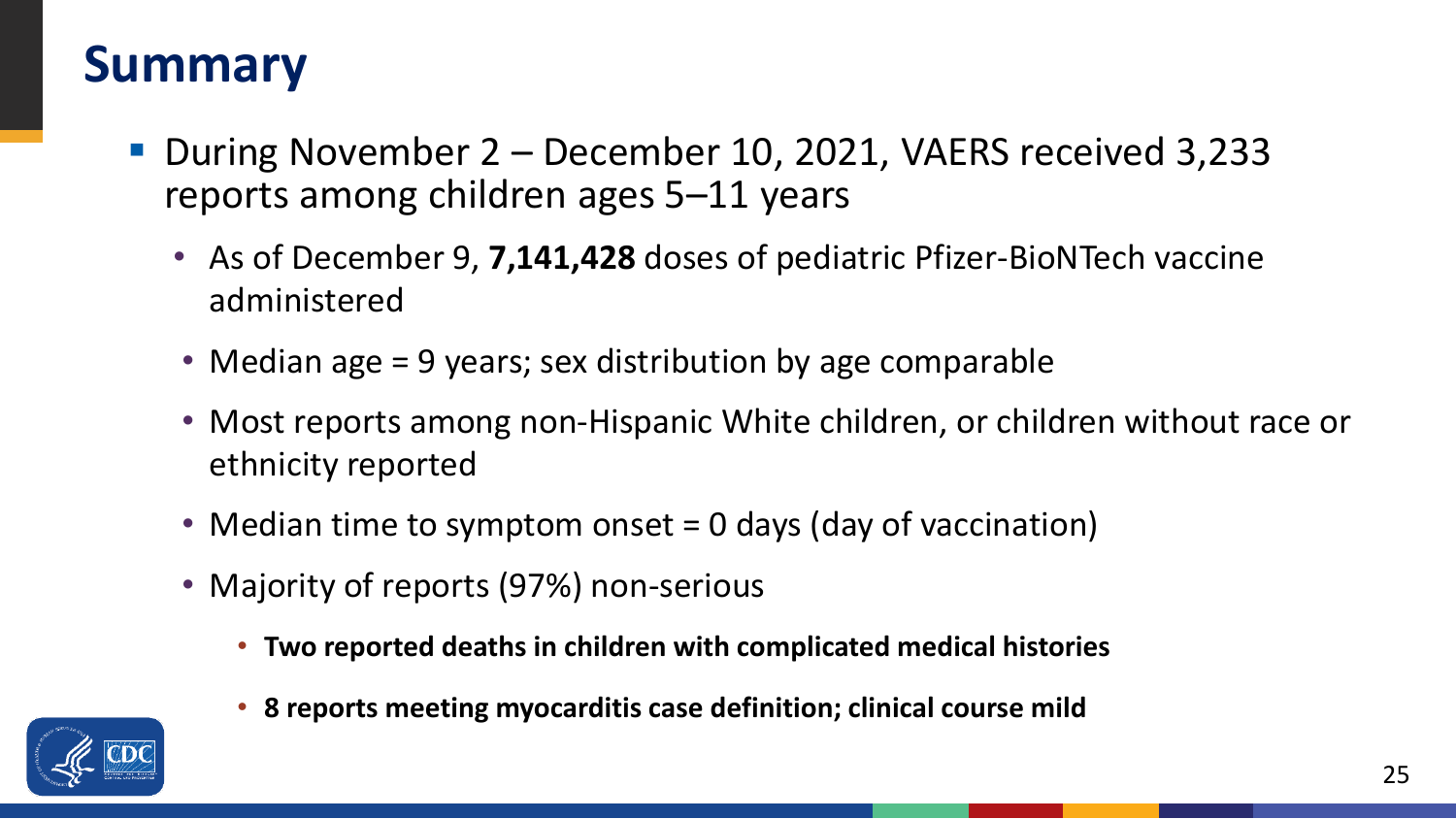## **Summary (continued)**

- Most common adverse events = vaccination errors and symptoms observed in preauthorization clinical trials
- Reported race and ethnicity in v-safe and VAERS comparable
- In v-safe,
	- Reactions following dose 2 were slightly more frequent
	- Most reactions were mild to moderate and transient
	- Regardless of dose, ≤10% reported missing school
	- Few (approximately 1%) reported seeking medical care
- No reports of myocarditis in 0–7, 0–21-day risk windows in VSD